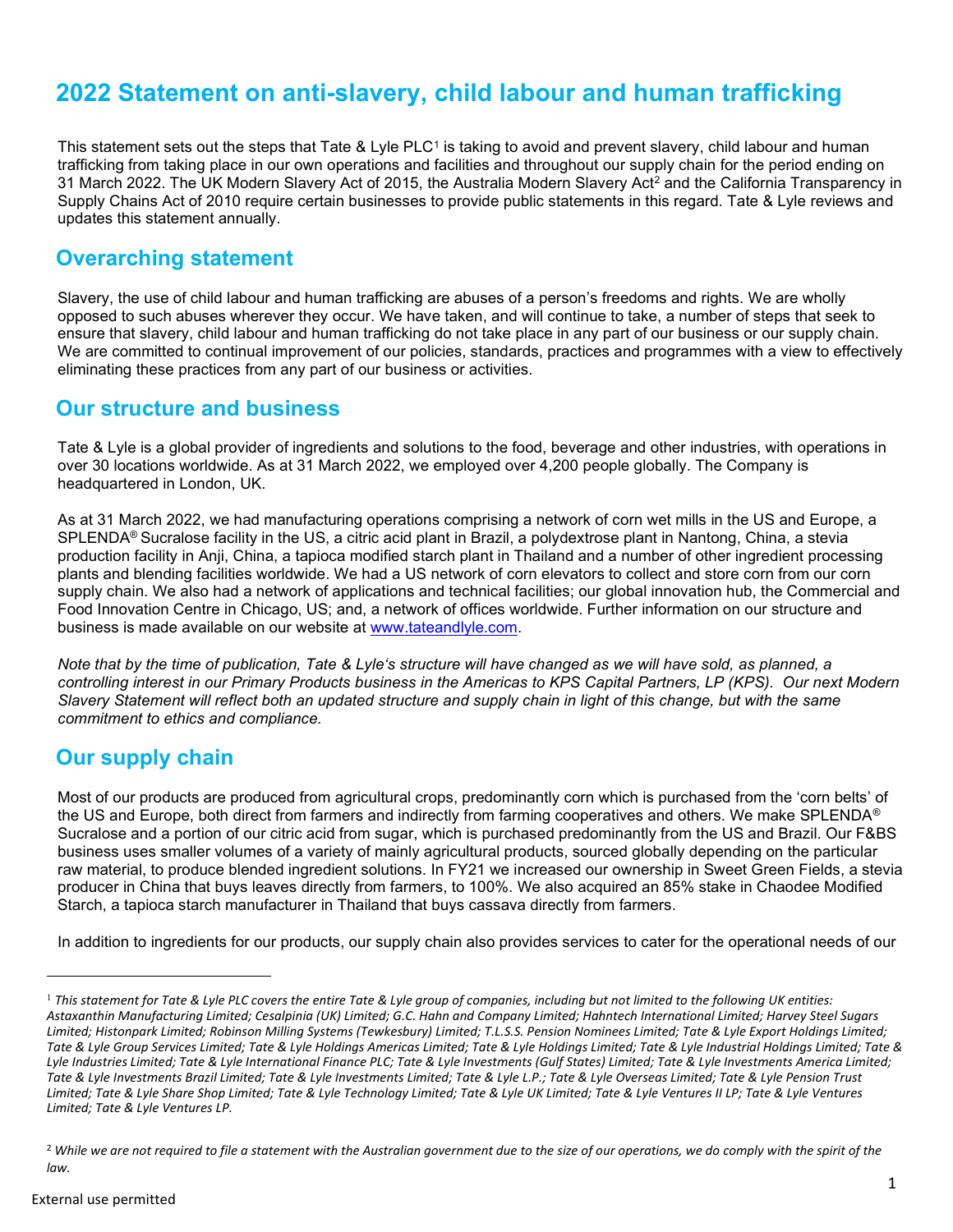manufacturing plants and other elements of our business. Our suppliers are often located in the same country as our facilities.

## Our Programme

Building upon steps taken in prior years, this year, human trafficking training continued, further risk assessment and due diligence work was completed on our suppliers in relation to human rights risks, we launched our Responsible Sourcing (Supplier Audit) Programme, and the Modern Slavery Working Group, comprised of representatives from Ethics & Compliance, Procurement, Sustainability, and Human Resources continued to meet to identify risks/new opportunities.

#### Risk Assessment

We believe that the risk of slavery and human trafficking within our own organisation is substantially avoided and mitigated as a result of the policies, standards, practices and training and awareness programmes that we have in place; the oversight built into our line management structure and business operations; our use of the Sedex social and ethical compliance system (www.sedexglobal.com) including Sedex Members Ethical Trade Audits (SMETA) external audits of our manufacturing facilities; and, the knowledge and integrity of our staff.

We consider that the greatest risk of slavery, child labour and human trafficking is in our supply chain where we undertake procurement activities, and where operations and managerial oversight are out of our direct control. We have worked with an external consultant to develop a risk assessment of the raw materials and ingredients that we procure as they relate to sustainability and corporate social responsibility associated risks, including modern slavery. The assessment has informed our efforts to mitigate the risks identified. We work proactively to minimise the risk of slavery, child labour and human trafficking within our supply chains through the policies, standards, practices and training and awareness programmes described in this statement.

#### Policies

Tate & Lyle's commitment to respecting human rights and operating in compliance with all laws and in accordance with fair labour practices is evidenced by our Code of Ethics. The Workplace and Human Rights section of our Code provides a clear directive to both our employees and business partners that we do not use child or forced labour, we respect employee's rights of freedom of association and we follow the direction of the International Bill of Human Rights. Our group Human Resources policies, Contingent Worker Policy, Global Procurement Policy and Group Environment, Health and Safety Policy support our Code.

Our Supplier Code of Conduct directly prohibits our suppliers from engaging in forced labour, child labour or unfair labour practices. Compliance with our Supplier Code of Conduct is a requirement in our terms and conditions with suppliers. A copy of the Supplier Code of Conduct can be found on our website: https://www.tateandlyle.com/sites/default/files/2020- 03/tl-supplier-code-conduct-feb-2020.pdf

We continue to include expanded contractual clauses that address slavery, child labour and forced labour with those suppliers with whom we have a direct contractual relationship.

#### Due Diligence and Audits

We have continued to target due diligence on those suppliers identified by our ingredient risk assessment. We have also integrated a new sustainability questionnaire into our supplier onboarding for ingredient suppliers.

This year, we created a new supplier due diligence plan and workflow with Procurement which will determine the requirements for lower or high-risk suppliers.

We have used the Sedex social and ethical compliance system (www.sedexglobal.com) across our manufacturing facilities for more than 10 years, including external, third-party audits of our manufacturing facilities against the SMETA 4- Pillar protocol<sup>3</sup>- which includes assessment against the Ethical Trading Initiative (ETI) base code requirements. This

<sup>&</sup>lt;sup>3</sup> The SMETA 4-Pillar audit protocol is a standardised international audit procedure and checklist to audit sites against local laws and international standards for Labour / social compliance, Safety & Health, Environment and Business Integrity; including for labour / social compliance the Ethical Trading Initiative (ETI) Base Code - which is itself based on the ILO (International Labour Organisation) Core Conventions and the UDHR (Universal Declaration of Human Rights). These audits are conducted by independent, third-party accredited audit companies using auditors that are trained and certified to conduct them.